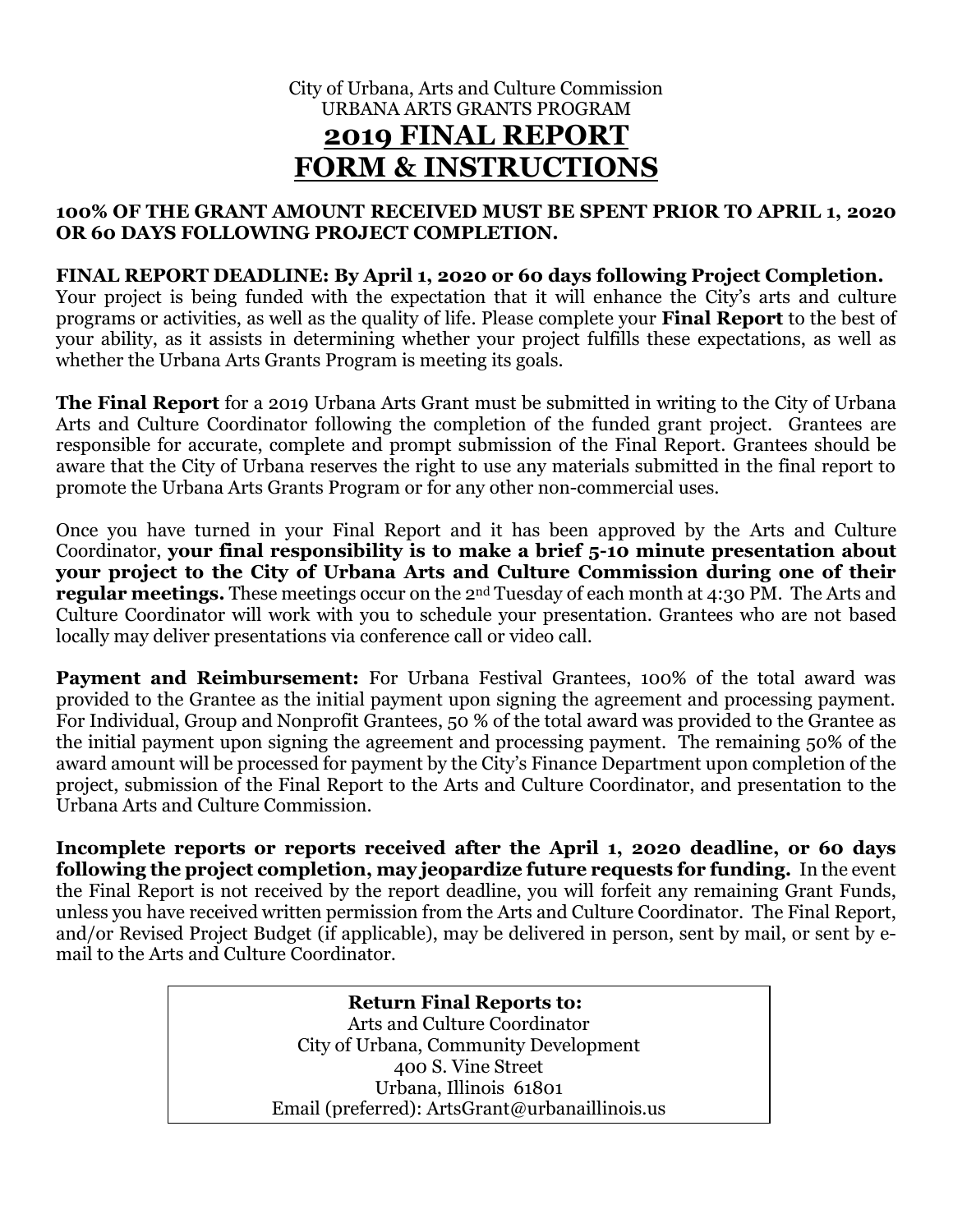# **Important Project Reminders**

## **Acknowledging City Support**

Grant recipients are expected to acknowledge the City's financial support in all appropriate materials and media. The acknowledgement should read, "Supported in part by a City of Urbana Arts Grant," unless the City is part of a list of supporters. In the latter case, the acknowledgement may say simply City of Urbana. **Grantees must display the Urbana Arts and Culture Program and City logos whenever other sponsor logos are displayed.** Contact the Arts and Culture Coordinator for digital logo files.

## **Funding Restrictions**

Grant funds must be used to support project-based efforts. Requests for operating costs will not be considered. **Grant funds may** *NOT* **be used for the following purposes**:

- For the purchase of non-consumable materials (e.g., computers, software, cameras, power tools, instruments.)
- For the completion of degree work.
- For any event conducted solely or primarily as a fundraiser.

Please contact the Arts and Culture Coordinator with any questions about funding restrictions.

## **Attendance Numbers and Hours**

Please keep track of the number of hours you spend completing the project, as well as the number of members of the public who participate in your project, including participating artists, performers, and collaborators. **You must include these numbers in your Final Report.**

## **The Final Report**

The following pages outline the **required components** of the Final Report. Please include each of these components when submitting your report.

| <b>Final Report Checklist:</b>                      |  |  |  |
|-----------------------------------------------------|--|--|--|
| $\Box$ Grant Award Form                             |  |  |  |
| $\Box$ Cover Letter with Certification              |  |  |  |
| $\Box$ The Report                                   |  |  |  |
| Post-Project Evaluation                             |  |  |  |
| <b>Project Documentation</b>                        |  |  |  |
| • Fiscal Report                                     |  |  |  |
| Revised Project Budget (if applicable)<br>$\bullet$ |  |  |  |
| $\Box$ Receipts/Invoices                            |  |  |  |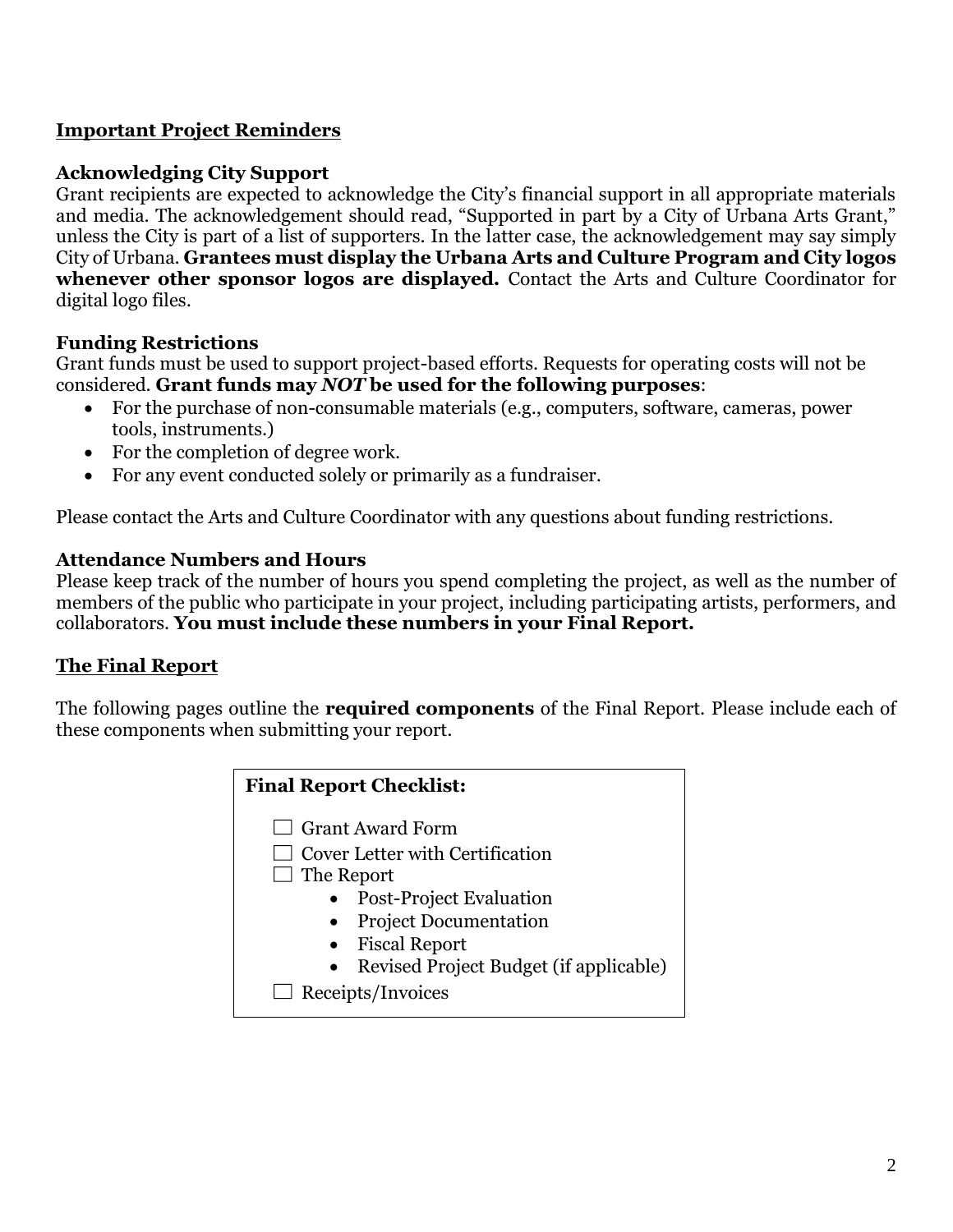#### **GRANT AWARD FORM**

**Grant Award Form:** Please complete the Project Questions below and include this page in your Final Report materials submitted to the address below.

The information provided in question #1 - 5 should be the same as the information on your Urbana Arts Grant Agreement with the City.

|  | <b>1. GRANTEE:</b> Name of Applicant or Primary Contact:                      |  |
|--|-------------------------------------------------------------------------------|--|
|  | Address:                                                                      |  |
|  | <u> 1989 - Johann Stoff, amerikansk politiker (d. 1989)</u><br>Project Title: |  |
|  | 2. TOTAL AMOUNT OF GRANT FUNDS AWARDED: \$ _________.00                       |  |
|  | 3. TOTAL AMOUNT OF GRANT FUNDS RECEIVED TO DATE: \$                           |  |
|  | 4. GRANT PERIOD: _____________, 20____through ___________, 20____.            |  |
|  |                                                                               |  |
|  | 6. DATE OF PROJECT COMPLETION: $\_\_\_\_\_\_$ , 20 $\_\_\_\$                  |  |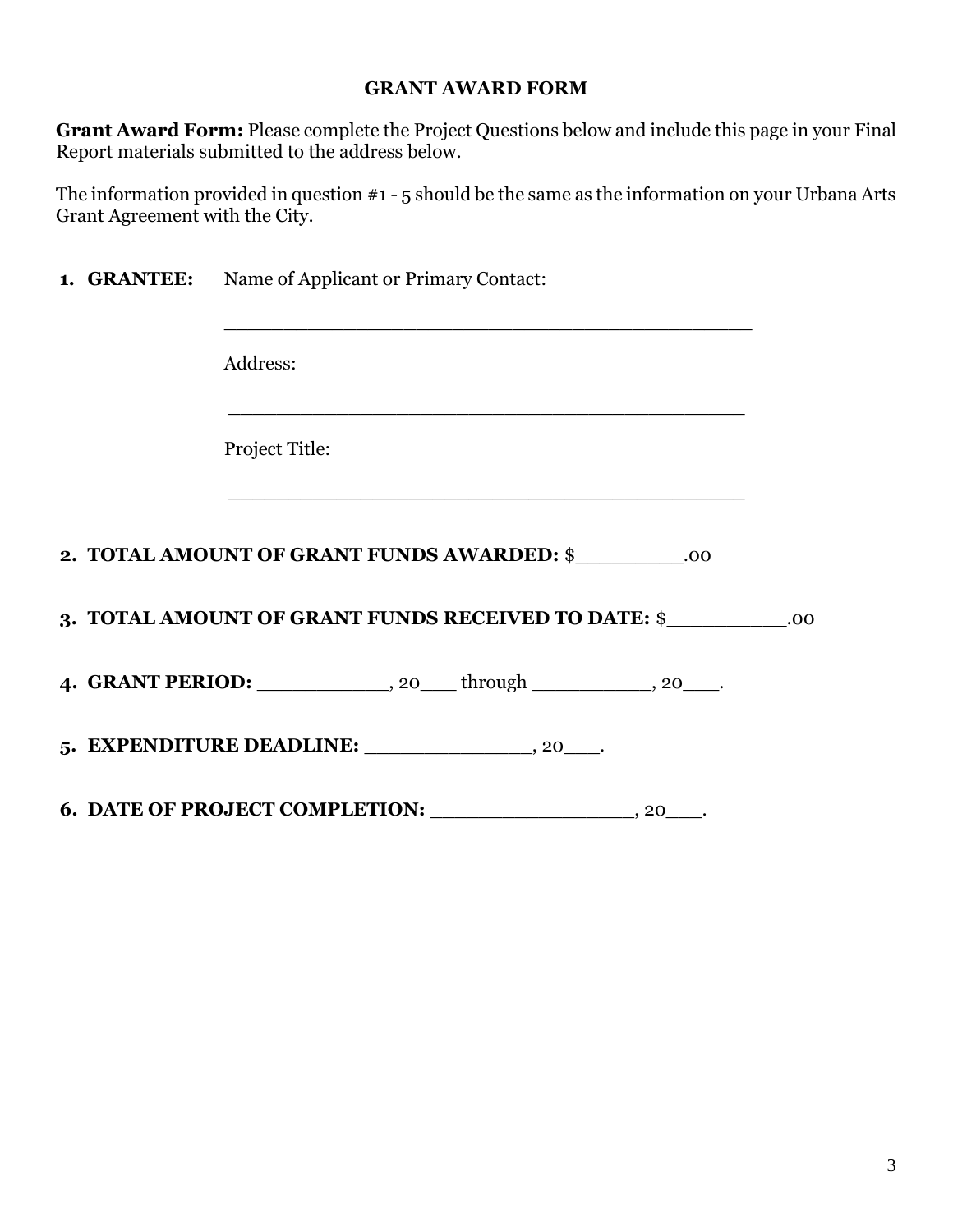#### **COVER LETTER WITH CERTIFICATION**

**Final Report Certification:** Each Report submitted should be accompanied by a **cover letter** on grantee letterhead, signed by an authorized agent of the grantee, stating one of the following, as appropriate:

## (For Tier III GRANTEES)

*"I hereby certify that I am authorized to approve this Report, that I have reviewed the attached invoices in the amount of \$\_\_\_\_.\_\_; that all costs claimed have been incurred for the Project in accordance with the Agreement between (name of GRANTEE) and the CITY OF URBANA; that all submitted invoices have been paid; and no costs included herein have been previously submitted."*

(For Tier I, II, and Arts in the Schools GRANTEES):

*"I hereby certify that I am authorized to approve this Report, which serves as a Request for Reimbursement, that I have reviewed the attached invoices in the amount of \$\_\_\_\_.\_\_; that all costs claimed have been incurred for the Project in accordance with the Agreement between (name of GRANTEE) and the CITY OF URBANA; that all submitted invoices have been paid; and no costs included herein have been previously submitted."*

## **THE REPORT**

**The Report:** Please use the following instructions to write a Final Report on letter size plain paper, or to be emailed as a PDF. The Final Report must be word processed. Handwritten Final Reports will not be accepted. Please **do not** staple your report. Paperclip all pages together and place the entire Final Report in an envelope. Binders, folders and report covers are unnecessary and will be discarded. The Report must include the following information:

**Post-Project Evaluation:** Write one typed page describing the following information:

- 1. Accomplishments and how grant funds were utilized during the grant period.
- 2. The impact that the grant funds had on your artistic or organizational development.
- 3. The number of hours spent in completing the project: including planning, administration, promotion, production, and the final presentation.
- 4. The number of participants in events or activities related to your grant project.
- 5. Description of experience working with collaborating partners.
- 6. Any additional comments.

**Project Documentation**: Documentation is required showing the progress or completion of your grant project. **Please note that materials will not be returned**.

- Submit no fewer than three **digital** images (.jpg, .gif, or .tif) depicting the performances, workshops, and/or exhibits pertaining to the project. This can include images from the production and the final exhibit or performance of the project.
- Include examples of event announcements or flyers used to promote the event.